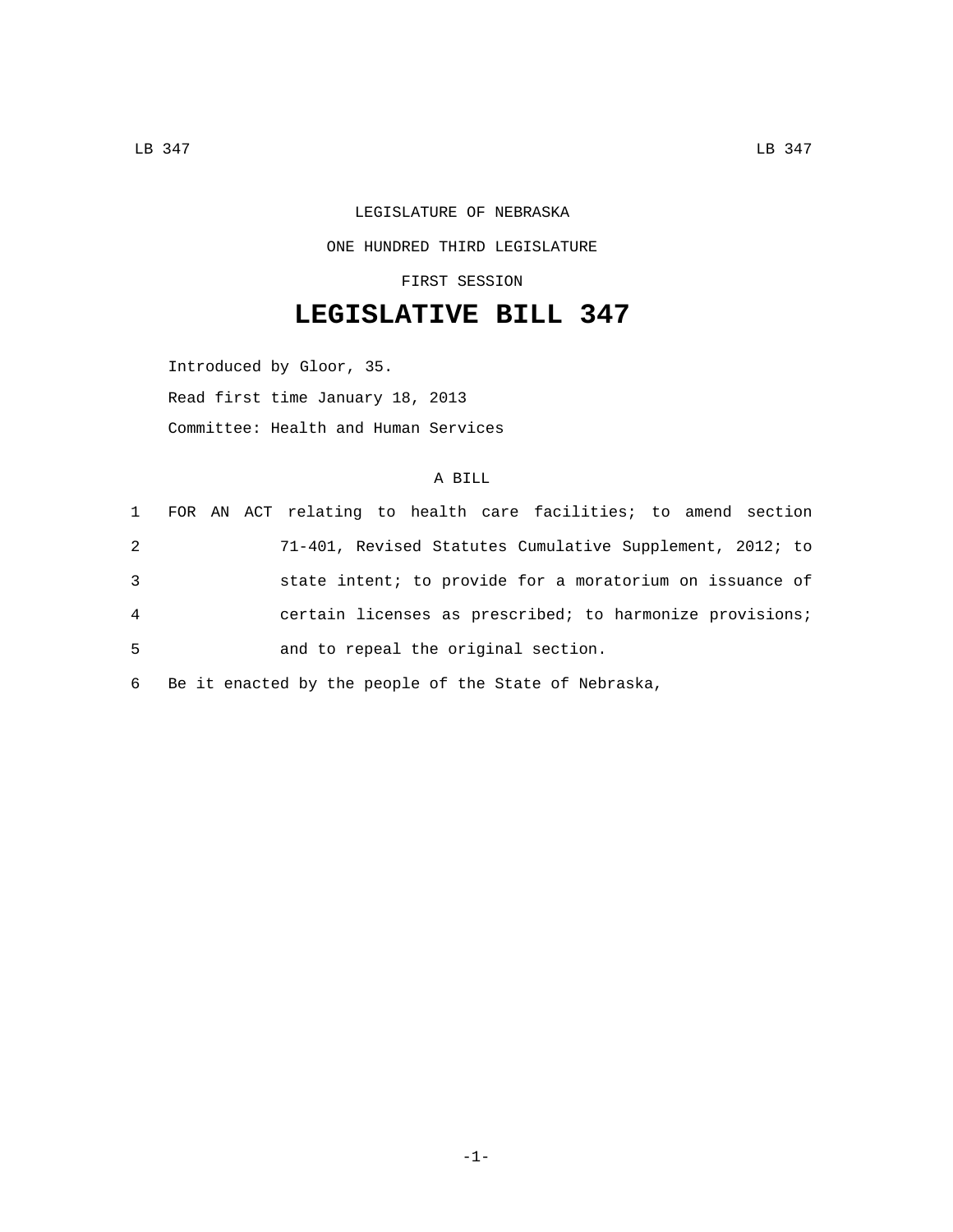Section 1. Section 71-401, Revised Statutes Cumulative Supplement, 2012, is amended to read:2 71-401 Sections 71-401 to 71-468 and section 2 of this act shall be known and may be cited as the Health Care Facility 5 Licensure Act. Sec. 2. (1) Due to the possible expansion of medicaid as authorized in the federal Patient Protection and Affordable Care Act, in 2014 approximately one hundred twenty thousand residents may be

 obtaining insurance coverage through medicaid and accessing health care services. This possible increase in demand for services could overwhelm the current health care facilities available in Nebraska and spur an unsustainable growth in facilities. It is in the best interest of the State of Nebraska and our residents that if the optional medicaid expansion is authorized in Nebraska, health care 15 facility licenses be curtailed for a time to avoid the inflationary cost spiral that comes with uncontrolled growth and provision of 17 services and to allow for unintended consequences and unknown costs 18 to become known and sustainable growth to be planned into the future. (2) If the One Hundred Third Legislature, First Session, expands the coverage under medicaid to persons eligible under 42  $U.S.C. 1902(a)(10)(A)(i)(VIII)$ , the department shall not accept an application or issue a license for the following types of new facilities beginning on September 1, 2014, and continuing through 24 August 31, 2017:

(a) Ambulatory surgical center;25